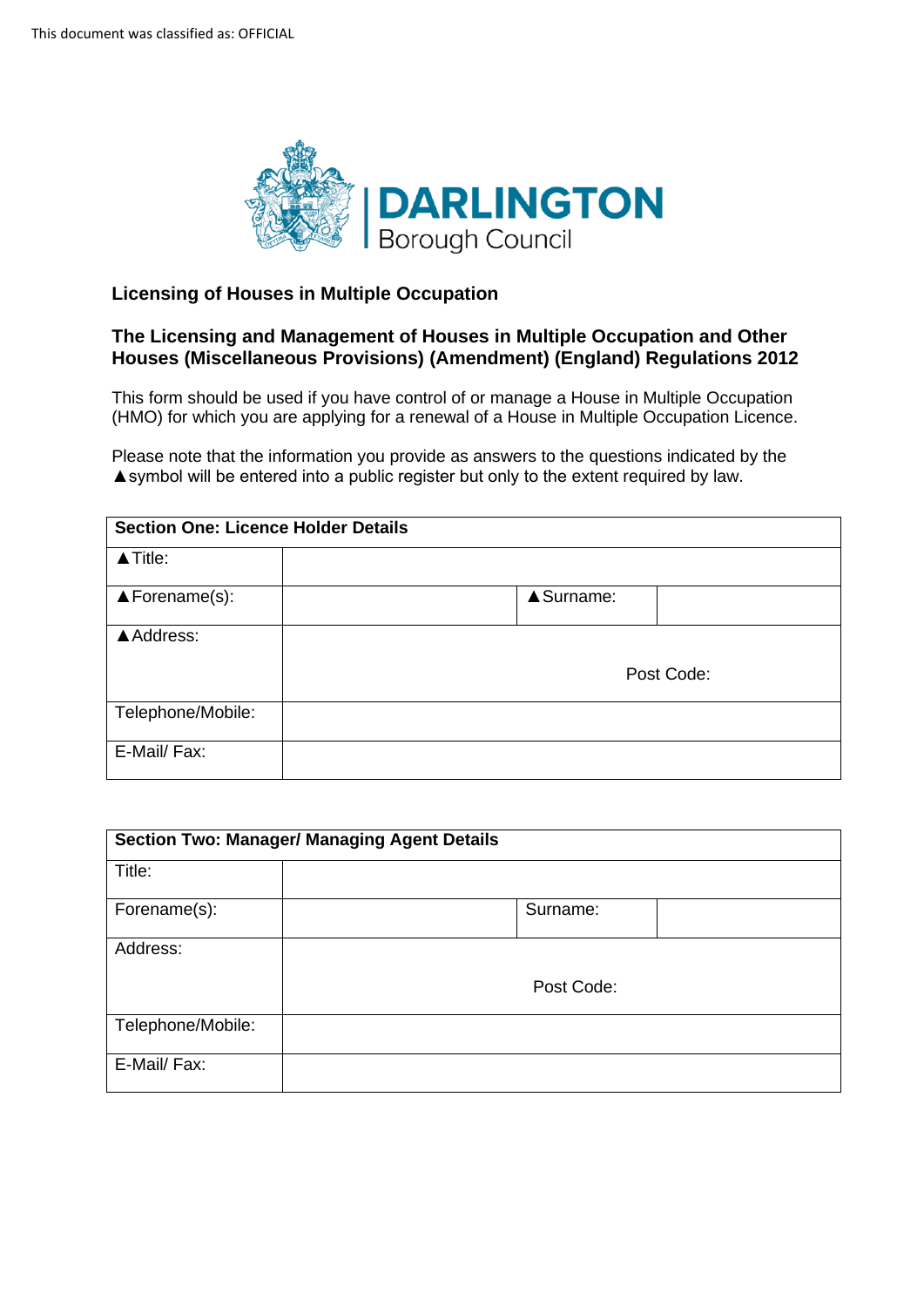| <b>Section Three: Details of licensed property</b>       |             |
|----------------------------------------------------------|-------------|
| ▲ Address of property:                                   |             |
|                                                          | Post Code:  |
| Are you the registered<br>property owner?                | YES:<br>NO: |
| If No, please supply<br>the owner's name and<br>address: | Post Code:  |

# **Supporting Information:**

Please note we reserve the right to carry out additional checks in support of your application within the Council and with other agencies as appropriate. Please attach additional sheets, if necessary.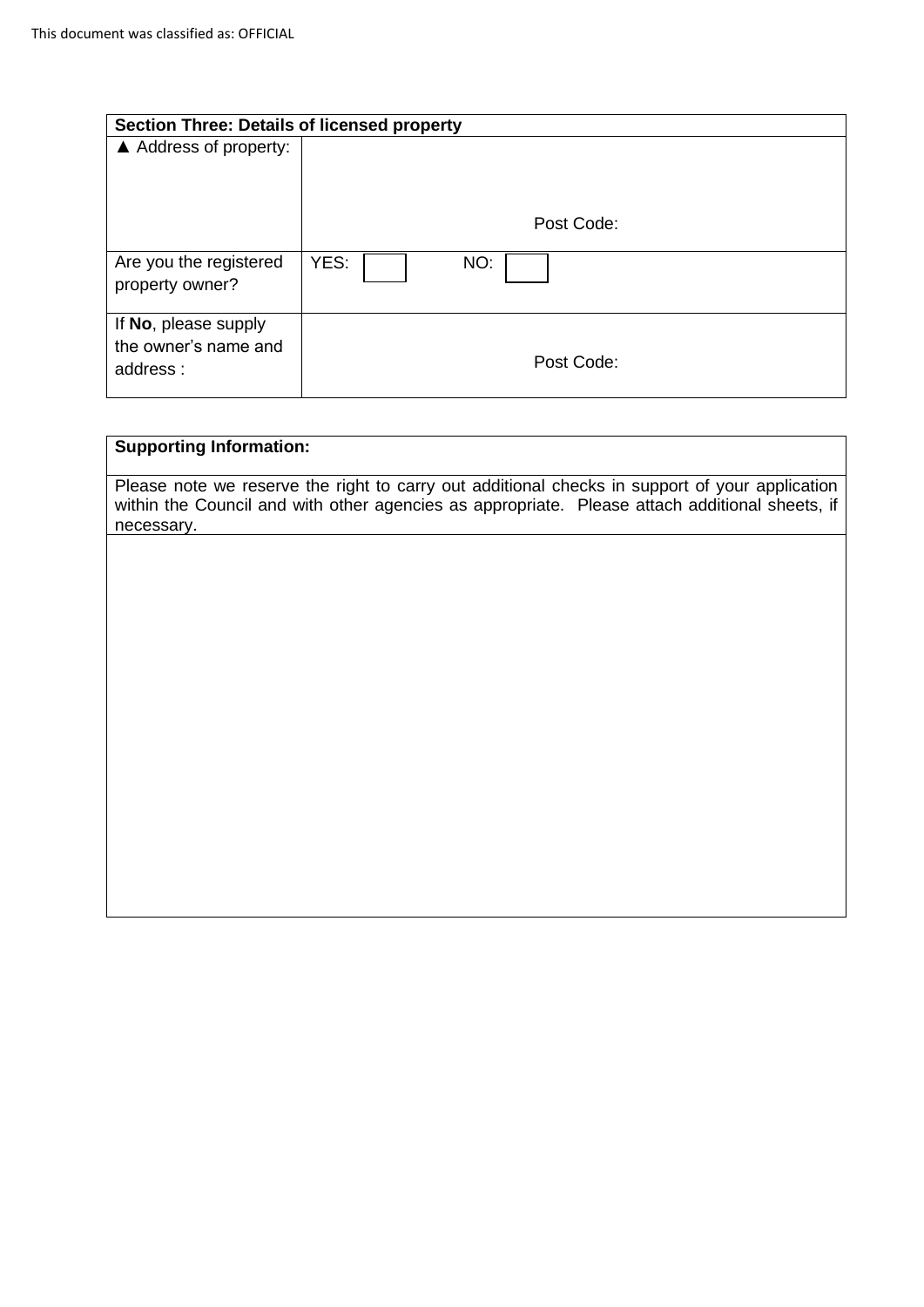

#### **Section Four : Declarations**

#### **Note to Applicants:**

 Please note that it is criminal offence to knowingly supply information, which is false or misleading.

misleading.<br>Fit and Proper Person Declaration:

 Statement that the Licence Holder, Property Manager and Associates are Fit and Proper People, as defined by Housing Act 2004 – Part 2 – Section 66

| <b>Property Address</b>                                                                       | <b>Licence</b><br><b>Holder</b> |           | <b>Manager</b> |           | <b>Associates</b> |           |
|-----------------------------------------------------------------------------------------------|---------------------------------|-----------|----------------|-----------|-------------------|-----------|
|                                                                                               | <b>Yes</b>                      | <b>No</b> | <b>Yes</b>     | <b>No</b> | <b>Yes</b>        | <b>No</b> |
| Does anyone have unspent convictions relevant<br>to being involved in running an HMO namely:- |                                 |           |                |           |                   |           |
| <b>Dishonesty</b>                                                                             | $\Box$                          | $\Box$    | $\Box$         | $\Box$    | $\Box$            | $\Box$    |
| Fraud                                                                                         | $\Box$                          | $\Box$    | $\Box$         | $\Box$    | $\Box$            | $\Box$    |
| Violence                                                                                      | $\Box$                          | $\Box$    | $\Box$         | $\Box$    | $\Box$            | $\Box$    |
| <b>Drugs</b>                                                                                  | $\Box$                          | $\Box$    | $\Box$         | $\Box$    | $\Box$            | $\Box$    |
| Any offence listed in Schedule 3<br>Of the Sexual Offenders Act 2003                          | $\Box$                          | $\Box$    | $\Box$         | $\Box$    | $\Box$            | П         |
| Any other offence                                                                             | $\Box$                          | $\Box$    | $\Box$         | $\Box$    | $\Box$            | $\Box$    |
| Has a Court or Tribunal found against you in<br>relation to:                                  |                                 |           |                |           |                   |           |
| Unlawful Discrimination on the grounds of<br>sex, Colour, Race, Ethnic or National Origin     | $\Box$                          | $\Box$    | $\Box$         | П         | $\Box$            | $\Box$    |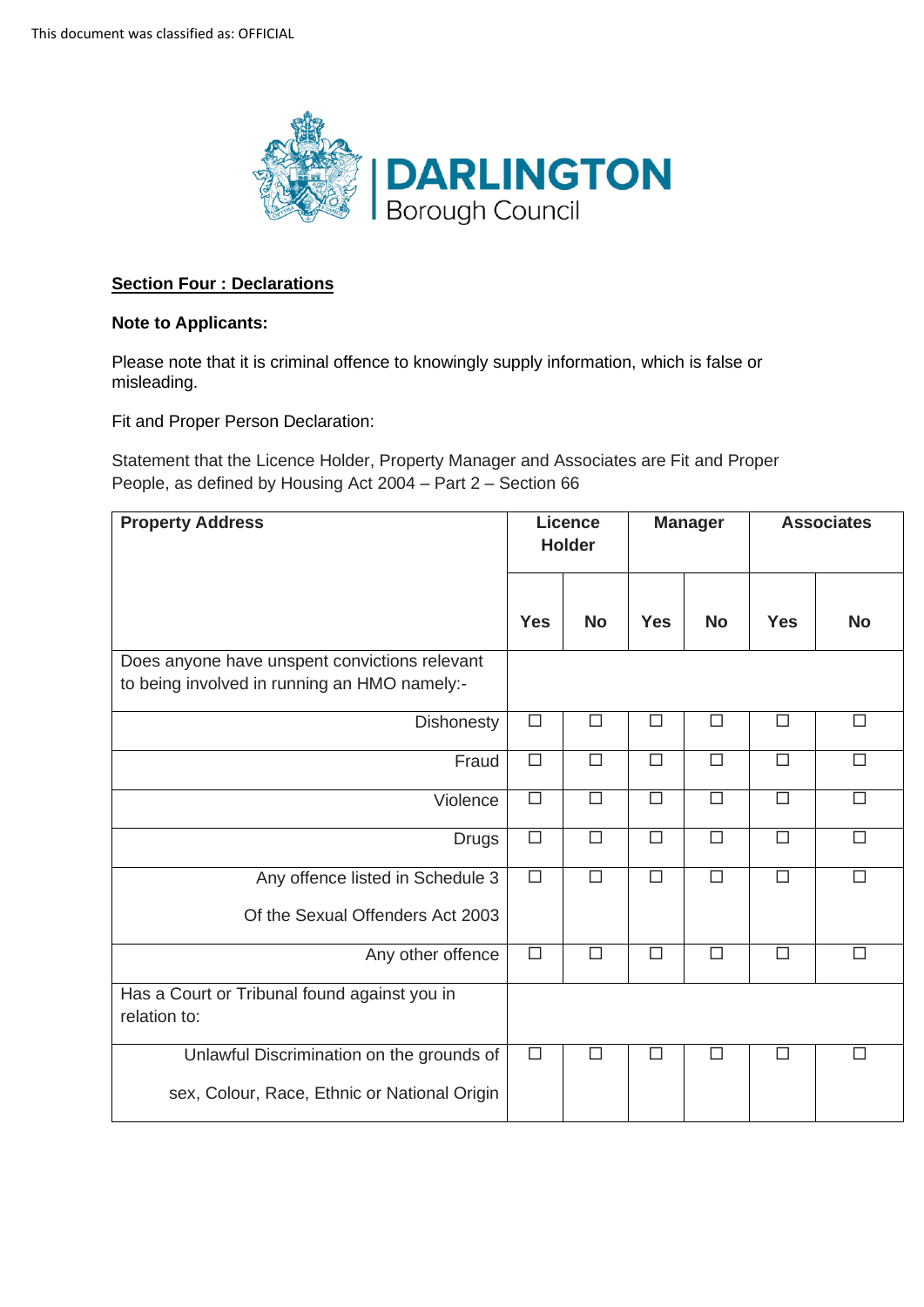| Do you have any contraventions, Civil or Criminal,<br>of any provision of any enactment relating to:-                                |        |        |        |        |        |        |
|--------------------------------------------------------------------------------------------------------------------------------------|--------|--------|--------|--------|--------|--------|
| Landlord and Tenant Law                                                                                                              | $\Box$ | □      | $\Box$ | □      | □      | $\Box$ |
| Housing Legislation                                                                                                                  | $\Box$ | $\Box$ | $\Box$ | $\Box$ | $\Box$ | $\Box$ |
|                                                                                                                                      |        |        |        |        |        |        |
| Have any properties you are involved with been<br>refused a Licence under Part 2 or 3 of the Act?                                    | $\Box$ | □      | □      | $\Box$ | □      | □      |
|                                                                                                                                      |        |        |        |        |        |        |
| Have any properties you are involved with been<br>refused a Licence under Part 2 or 3 of the Act?                                    | □      | П      | П      | П      | П      | □      |
|                                                                                                                                      |        |        |        |        |        |        |
| Do you, or have you owned any property that has<br>been the subject of any proceedings (Court or<br>otherwise) by a Local Authority? | $\Box$ | $\Box$ | $\Box$ | □      | $\Box$ | $\Box$ |
| you, or have you owned any properties that have<br>been, or are, subject to a Management Order?                                      | $\Box$ | $\Box$ | П      | □      | $\Box$ | $\Box$ |
| Have any of your properties been subject to a<br>Control Order in the last 5 years                                                   | $\Box$ | $\Box$ | П      | П      | П      | □      |

 If you have answered YES to any of the above questions, you must supply further details of the offence and if it is the Manager, the address of the property that person is managing.

 These details can then be used by the LHA to determine if that person can be judged 'Fit and Proper'

 Please note that the Housing Act 2004, Section 238 makes it an offence to supply false information.